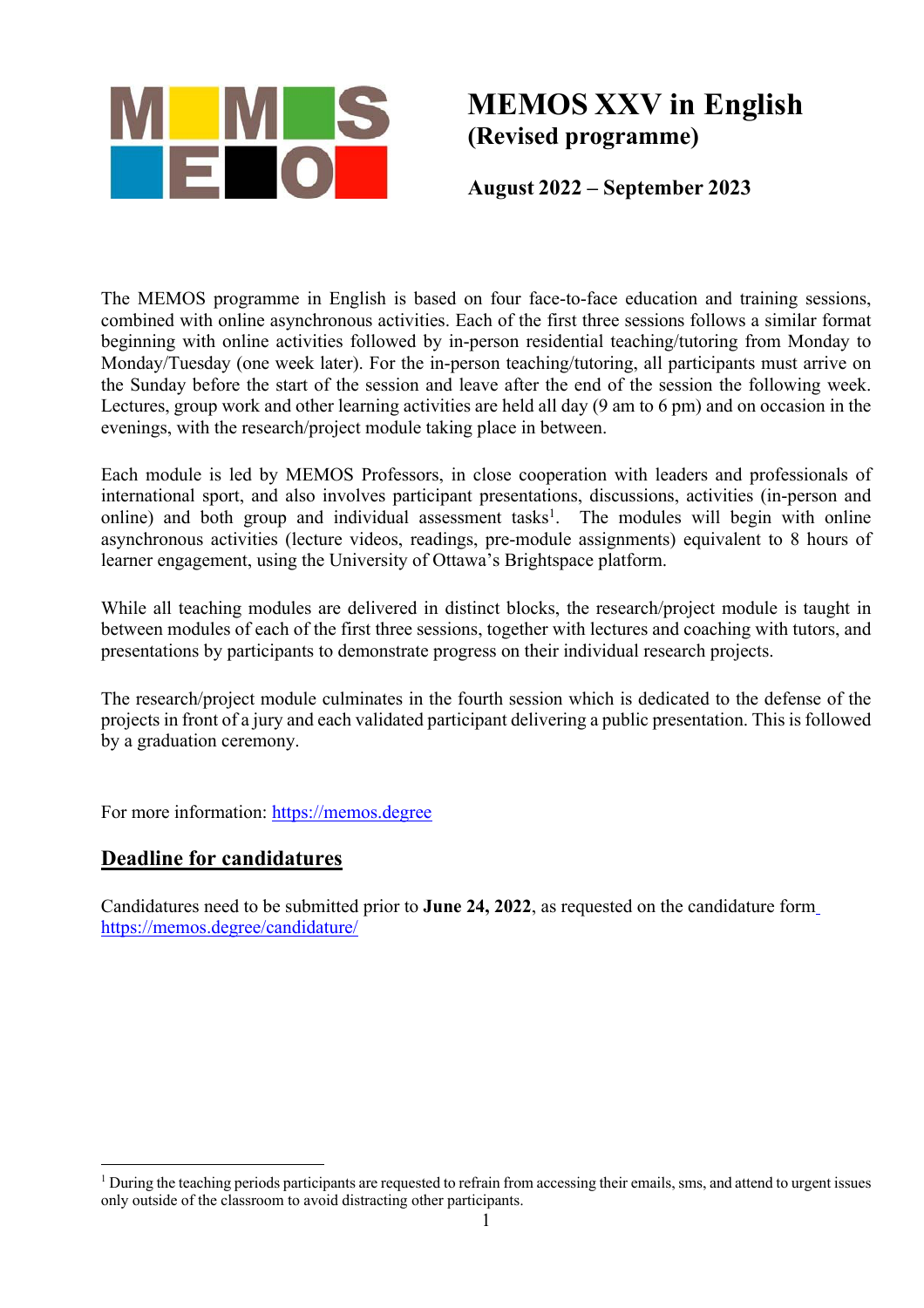## **Session 1**

#### **Online session: Mid-august**

Online asynchronous activities related to Module 1 & 2 and MEMOS Research Project, to be completed prior the in-person session

#### **In-person session: SUN 04 September 2022 (arrival) –WED 14 September 2022 (departure) Lausanne (Switzerland)**

Institut de hautes études en administration publique (IDHEAP)

#### **Module 1**

#### **Strategic Management and Governance, Performance and Risk Management**

Main lecturers:

- Prof. Mathieu Winand, LUNEX International University of Health, Exercise & Sports, Luxemburg

- Dr Donald Rukare, President, NOC of Uganda

Main topics:

- Governance of Olympic sport organizations
- Strategic management tools and principles
- Risk management
- Values and ethics in Olympic sports organizations
- Strategic processes in Olympic sport organizations

#### **MEMOS Research Project Module A**

#### **Main lecturers**

- Prof. Leigh Robinson and MEMOS Tutors

Main Topics

- Familiarize yourself with Brightspace
- Understand the need for research and the components of a research project
- Develop focused research objectives/questions that will guide your project
- Be aware of the issues surrounding the ethics of carrying out research
- Presentations by participants

#### **Module 2 Human Resources Management and Leadership**

Main lecturers:

- Prof. Tracy Taylor, College of Business and Law, RMIT University, Melbourne, Australia
- Mr Martijn van Westerhop, performance coach and consultant, the Netherlands

Main topics:

- Leadership and decision making
- Managing people volunteers and paid workers
- Recruitment, selection, training and development, performance management
- Managing and valuing diversity
- Change management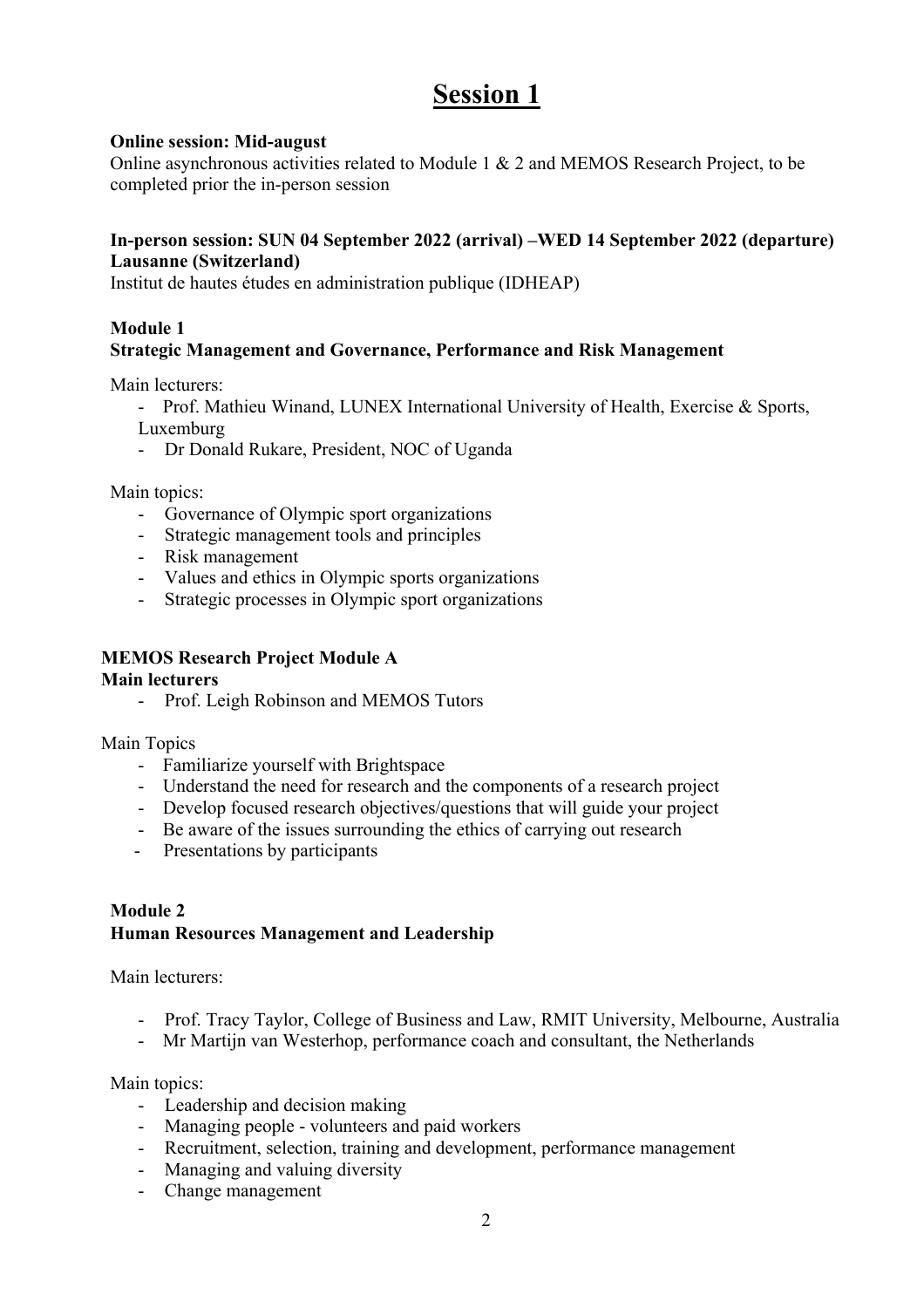## **Session 2**

#### **Online session: Early January**

Online asynchronous activities related to Module 3 and MEMOS Research Project, to be completed prior the in-person session

#### **In-person session: SUN 05 February 2023 (arrival) – MON 13 February 2023 (departure) Rio de Janeiro (Brazil)**

Brazilian Olympic Committee

#### **Module 3 Marketing Management**

Main lecturers:

- Prof. Alain Ferrand, University of Poitiers, France
- Mr. Luiggino Torrigiani, Sports Marketing Consultant, Switzerland

Main topics:

- Marketing challenges for Olympic sport organizations
- Creating value for the Olympic sport organizations and its stakeholders
- Creating, building & managing sport organizations brands
- Managing sport sponsorship
- Improving people life with sport: Marketing social change

#### **MEMOS Research Project Module B**

#### **Main lecturers**

- Prof. Leigh Robinson and MEMOS Tutors

Main Topics

- Understand current research and thinking on the issue you have chosen
- See how the problem/issue has been addressed in other organisations
- Helps develop an argument for the need to carry out your research
- Understand the strategies for collecting data
- Understand the main tools for collecting data
- Presentations by participants

## **Session 3**

#### **Online session: Mid-April**

Online asynchronous activities related to Module 4 & 5 and MEMOS Research Project, to be completed prior the in-person session

### **In-person session: SUN 23 April 2023 (arrival) – TUE 02 May 2023 (departure) Olympia (Greece)**

International Olympic Academy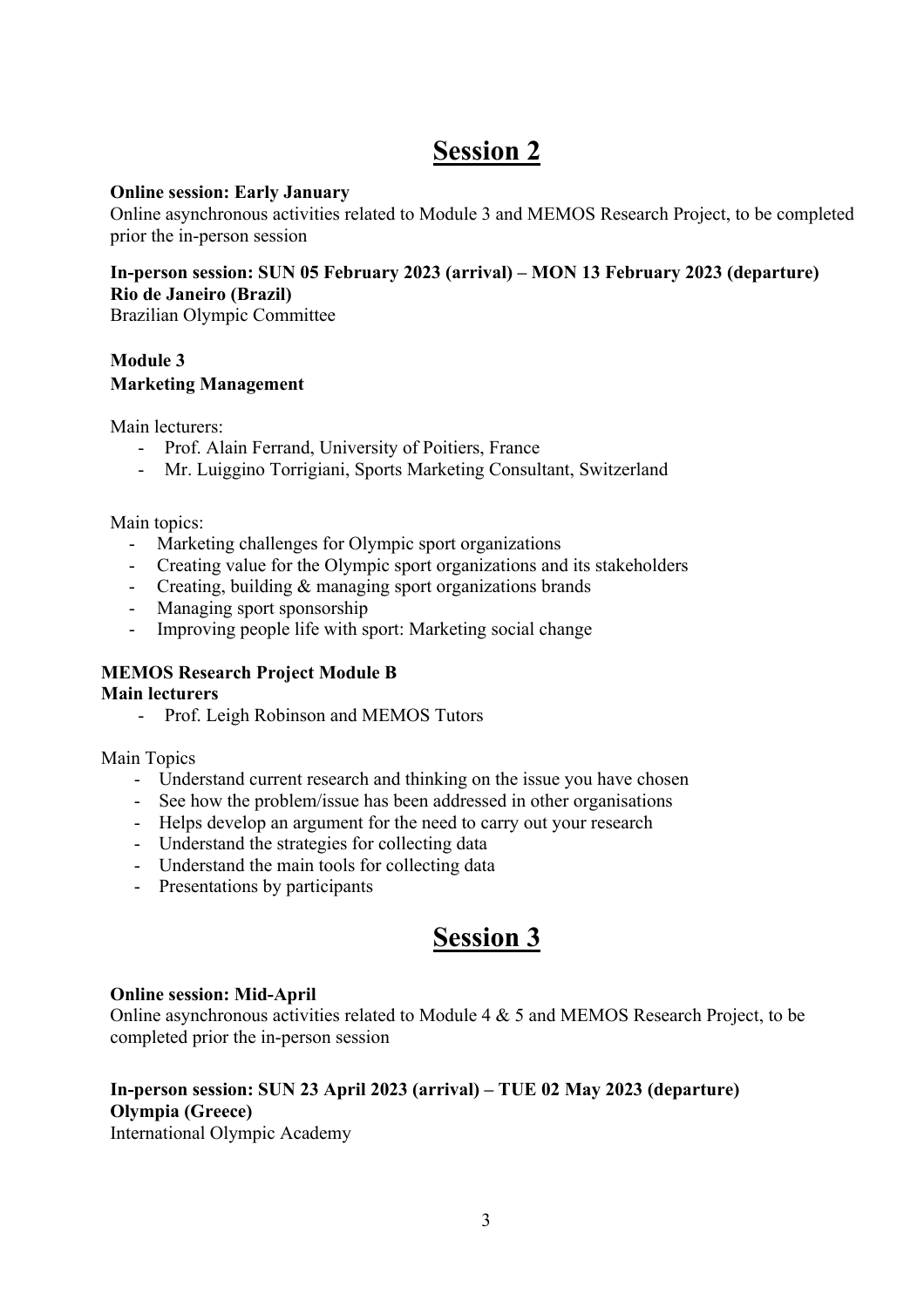#### **Module 4 Financial Management**

Main lecturers:

- Prof. Francesc Solanellas, Institut Nacional d'Educació Física de Catalunya Barcelona (INEFC)
- Ms. Lee Frew, business and finance consultant, New Zealand

Main topics:

- Understanding the importance of financial management in the sports organization
- Developing the ability to read a set of financial accounts
- Understanding and being able to communicate the basic tools of financial analysis (profit and loss statement, balance sheet, budget and finance control)

### **MEMOS Research Project Module C**

#### **Main lecturers**

- Prof. Leigh Robinson

Main Topics

- Analyzing and interpreting data
- Presenting the evidence
- Presentations by participants

#### **Module 5 Project and Event Management**

Main lecturers:

- Prof. Milena Parent, University of Ottawa, School of Human Kinetics, Canada
- Prof. Martin Schnitzer, University of Innsbruck, Department of Sport Sciences, Austria

Main topics:

- Project management framework
- Opportunity and bid procedures
- Organizing committee: planning, marketing, financing
- Organizing sports events: functional areas, operationalization, and implementation
- Event wrap-up, evaluation, and legacies